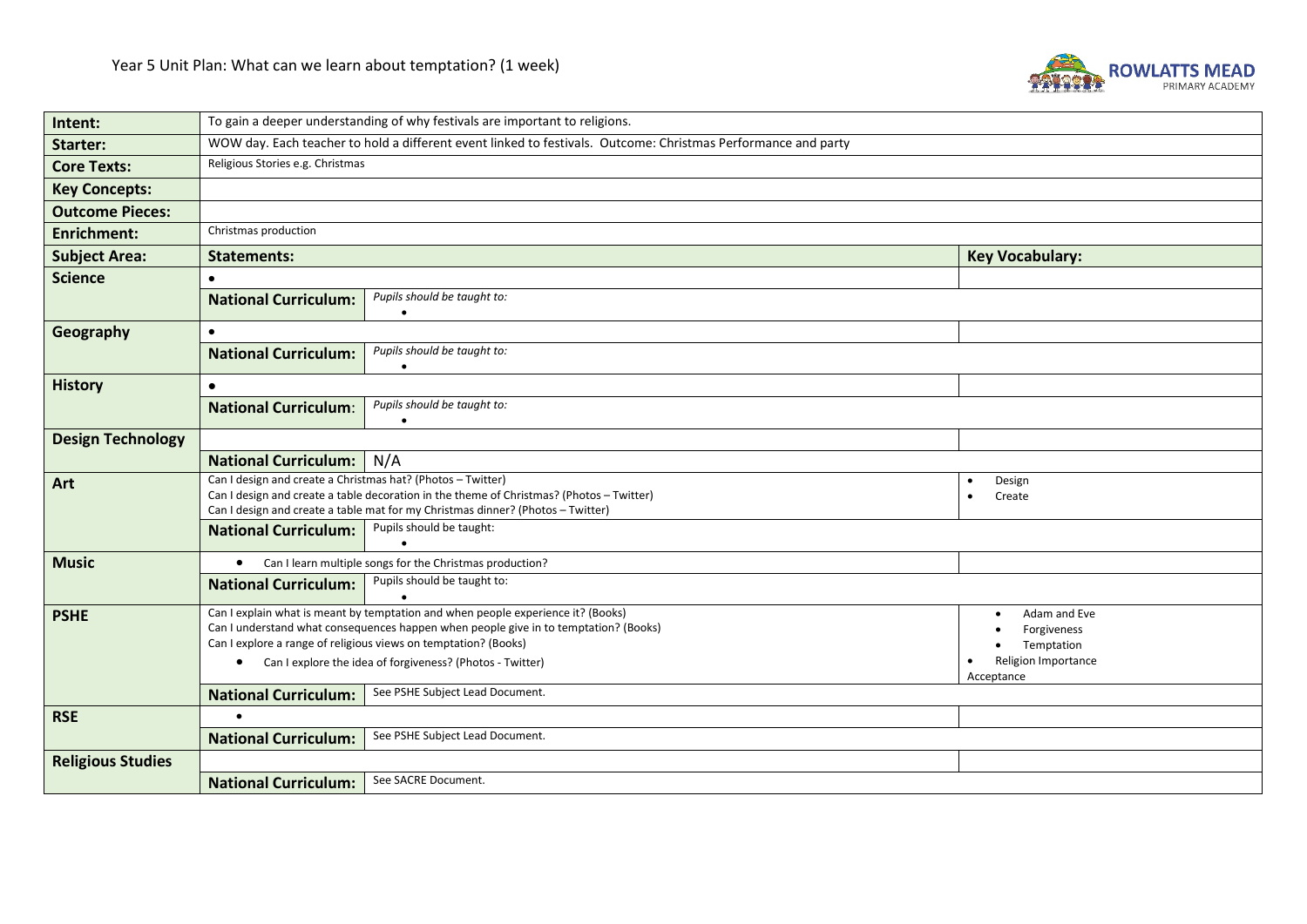

| <b>Computing</b> |                             |                             |  |  |  |
|------------------|-----------------------------|-----------------------------|--|--|--|
|                  |                             |                             |  |  |  |
|                  |                             |                             |  |  |  |
|                  |                             |                             |  |  |  |
|                  |                             |                             |  |  |  |
|                  |                             |                             |  |  |  |
|                  |                             |                             |  |  |  |
|                  |                             |                             |  |  |  |
|                  |                             |                             |  |  |  |
|                  |                             |                             |  |  |  |
|                  |                             |                             |  |  |  |
|                  |                             |                             |  |  |  |
|                  |                             |                             |  |  |  |
|                  |                             |                             |  |  |  |
|                  |                             |                             |  |  |  |
|                  |                             |                             |  |  |  |
|                  |                             |                             |  |  |  |
|                  |                             |                             |  |  |  |
|                  |                             |                             |  |  |  |
|                  |                             |                             |  |  |  |
|                  |                             |                             |  |  |  |
|                  |                             |                             |  |  |  |
|                  |                             |                             |  |  |  |
|                  |                             |                             |  |  |  |
|                  |                             |                             |  |  |  |
|                  |                             |                             |  |  |  |
|                  |                             | Pupils should be taught to: |  |  |  |
|                  | <b>National Curriculum:</b> | $\bullet$                   |  |  |  |
|                  |                             |                             |  |  |  |